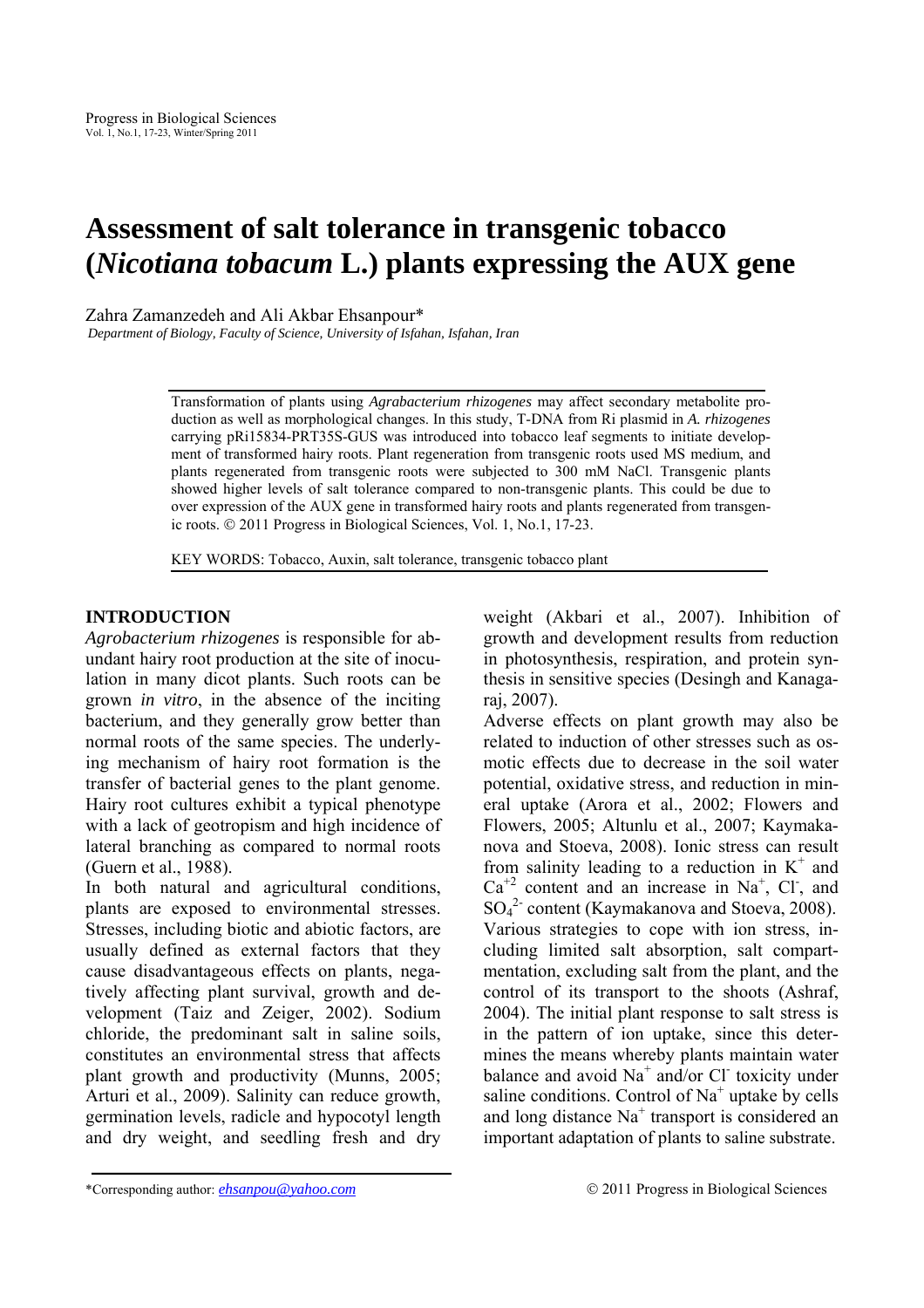# Assessment of salt tolerance in transgenic tobacco 18



**Fig. 1.** Transformed hairy roots from tobacco leaf segments on MS medium containing kanamycin.

For example, salt tolerance in most plants is associated with low uptake and accumulation of  $Na<sup>+</sup>$ , which is mediated through the control of influx and/or by active efflux from the cytoplasm to the vacuoles and also back to the growth medium (Munns, 2005; Ashraf and Qasim 2006).

It is thought that adverse effect of salinity on growth could be related to endogenous levels of plant growth regulators. Phytohormones exchange signals between root and shoot responses to external stresses (Bano et al., 2009). Salt stress reduces gibberellin and auxin production in plants. It has been reported that treatment of rice plants under salt stress with gibberellin was associated with an increase in growth (Prakash and Prathapasenan, 1990). Application of exogenous phytohormones such as auxin and cytokinin are variously implicated in decrease of salinity effects (Angrish et al., 1997). Since transformed plants carrying T-DNA from Ri plasmid produce high levels of auxin in hairy roots, it is speculated that they may show different responses to salt stress compared to untransformed roots. The aim of this study was to evaluate salt tolerance in regenerated tobacco plants with transformed hairy roots expressing the AUX gene.



**Fig. 2.** GUS assay, a: transgenic roots. b: non-transgenic roots.

# **MATERIAL AND METHODS**

Stem segments with an auxiliary bud from *Nicotiana tabacum* L. cv. Wisconsin were used in this experiment. Explants were cultured and propagated in MS medium (Murashige and Skoog 1962). Cultures were maintained at 25° C in the culture room under a 16:8 h L:D photoperiod.

# **Inoculation and root culture**

Leaf segments of tobacco plants were submerged in an *Agrobacterium rhizogenes* strain carrying pRi15834-PRT35S-GUS linked to the AUX gene for 15-30 min and subsequently transferred to MS medium for 3-5h. Explants were then transferred to MS medium supplemented with 700 mg  $l^{-1}$  cefazoline and 30 mg  $l^{-1}$ kanamycin. Transformed hairy roots were induced on leaf segments after 2-3 weeks.

# **Evidence of transformation**

β-Glucuronidase enzyme activity (GUS-assay) and PCR were used to confirm transformation. Several pieces of hairy roots, as well as non transformed roots, were transferred to x-gluc substrate and incubated at  $37^{\circ}$ C overnight (8-10) h). Blue color appeared on transformed roots following incubation; roots were photographed under the light microscope.

Total genomic DNA was isolated from roots using a C-TAB method based on a method described by Ehsanpour and Twelv (2005). PCR was performed using NPTII (Neomycin phosphotransferase II) primers (FW: 5´-GAGGCT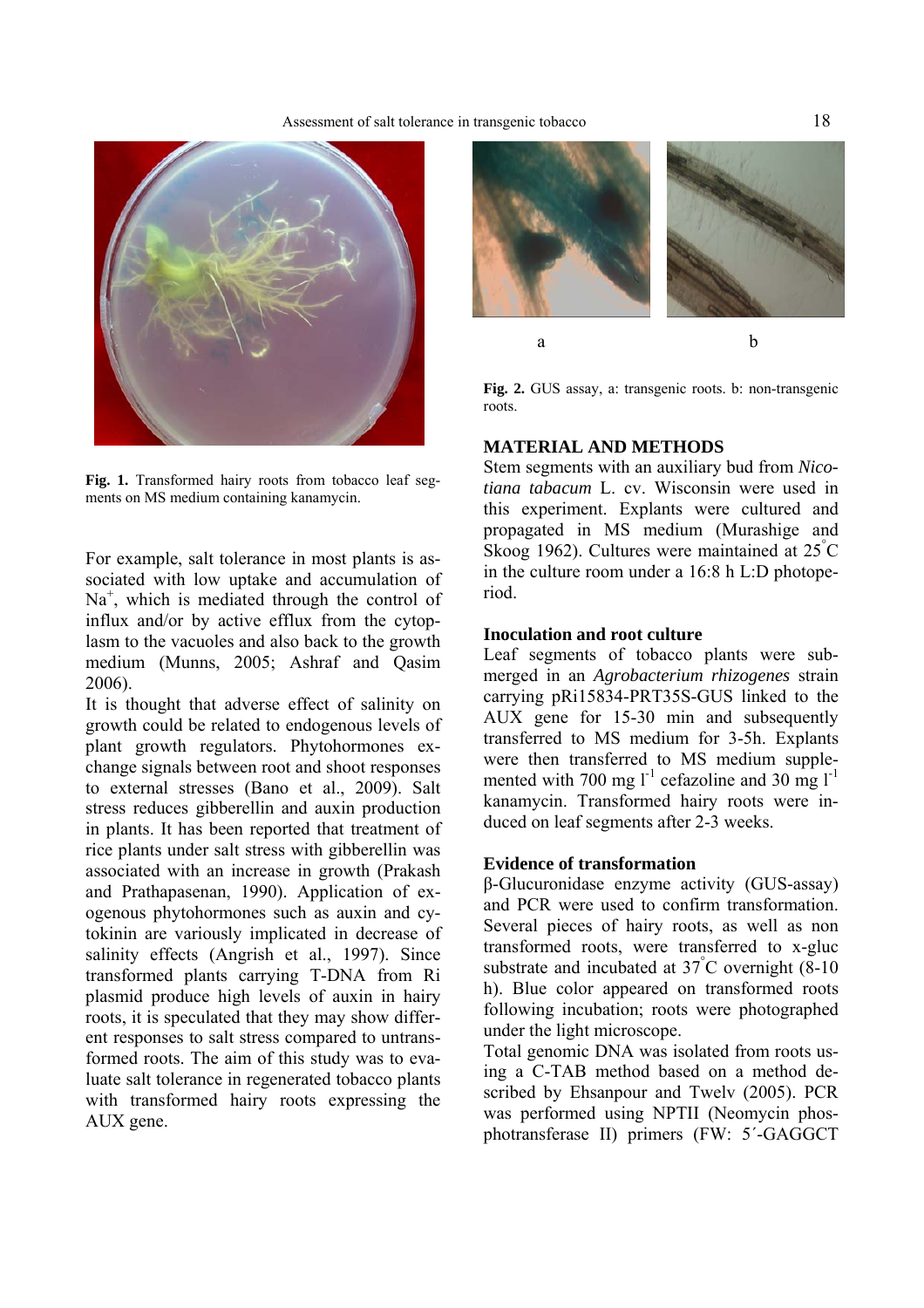

**Fig. 3:** PCR amplification of the NPTII gene in transgenic roots. M marker; P plamid; C negative control; 1,2 transgenic roots; 3,4 non-transgenic roots.

ATT CGG CTA TGA GTG-3´, RV: 5´-ATC GGG AGC GGC GAT GTA-3´). DNA amplification was performed by an initial cycle at  $94^{\circ}$ C for 2 min, 39 cycles at  $94^{\circ}$ C for 1 min, 55 $^{\circ}$ C for 30 sec, and  $72^{\circ}$ C for 30 sec.

# **Plant regeneration**

Segments of transgenic roots were cultured in callus formation medium [MS medium containing 2 mg  $l^{-1}$  naphthalene acetic acid (NAA), 0.25 mg  $l^{-1}$  kinetin, 700 mg  $l^{-1}$  cefazolin and 30 mg  $l^{-1}$ kanamycin]. Calluses were produced after 2 weeks and were transferred to the regeneration medium [MS medium containing 1 mg  $l^{-1}$  benzyleaminopurine (BAP),  $0.1 \text{ mg}$   $1^{-1}$  NAA, 700 mg  $l^{-1}$  cefazolin and 30 mg  $l^{-1}$  kanamycin]. Plant regeneration from non transgenic roots was carried out in the same medium.

## **Salt treatments**

Regenerated plants from transgenic and nontransgenic roots were transferred to liquid MS medium containing 0 and 300 mg  $1^{-1}$  NaCl. After 4 weeks, fresh and dry weight of roots and shoots, relative chlorophyll content of leaves, and sodium and potassium in roots and shoots were measured. All experiments were carried out with 3 replications.

#### **RESULTS**

Transgenic roots appeared in 80% of explants 15-20 days after inoculation with *A. rhizogenes*. Transgenic roots were thicker, shorter, and had more branches than control roots and could grow in medium containing kanamycin (Fig. 1). The result of GUS assay (blue color) on transgenic roots confirmed that roots were transformed with T DNA from Ri plasmid. No blue color was observed on non-transgenic roots (Fig. 2).

Transgenic roots were analyzed by PCR (Fig. 3). Amplified DNA fragment with 700 bp indicated the presence of NPTII gene in the transgenic plants.

Regenerated plants (transgenic and nontransgenic) transferred to the medium with 300 mM NaCl plants showed different patterns of growth. Transgenic plants were healthy and grew well under salt stress, with a small amount of yellowish color observed on the surface of the leaves. Non-transgenic plants showed dramatically lower general growth. Results after 4 weeks with and without exposure to 300 mM NaCl are illustrated in Fig. 4.

# **Fresh and dry weight**

Analysis of fresh and dry weight showed root fresh and dry weight to be increased in transgenic plants in medium with or without treatment with 300 mM NaCl compared to non-transgenic plants. In saline medium, shoot fresh and dry weight of non-transgenic plants were decreased compared with controls (Fig. 5).

Relative chlorophyll content of leaves of transgenic and non transgenic plants was measured. No significant difference between transgenic and non-transgenic plants at 0 and 300 mM NaCl was observed (Fig. 6).

# **Na<sup>+</sup> and K<sup>+</sup> content**

Sodium and potassium were measured in plants following salt treatment. There was no significant difference between Na<sup>+</sup> content in transgenic and non-transgenic plants either with or without 300 mM NaCl. However, the Na content of plants (shoot and root) under salt treatment was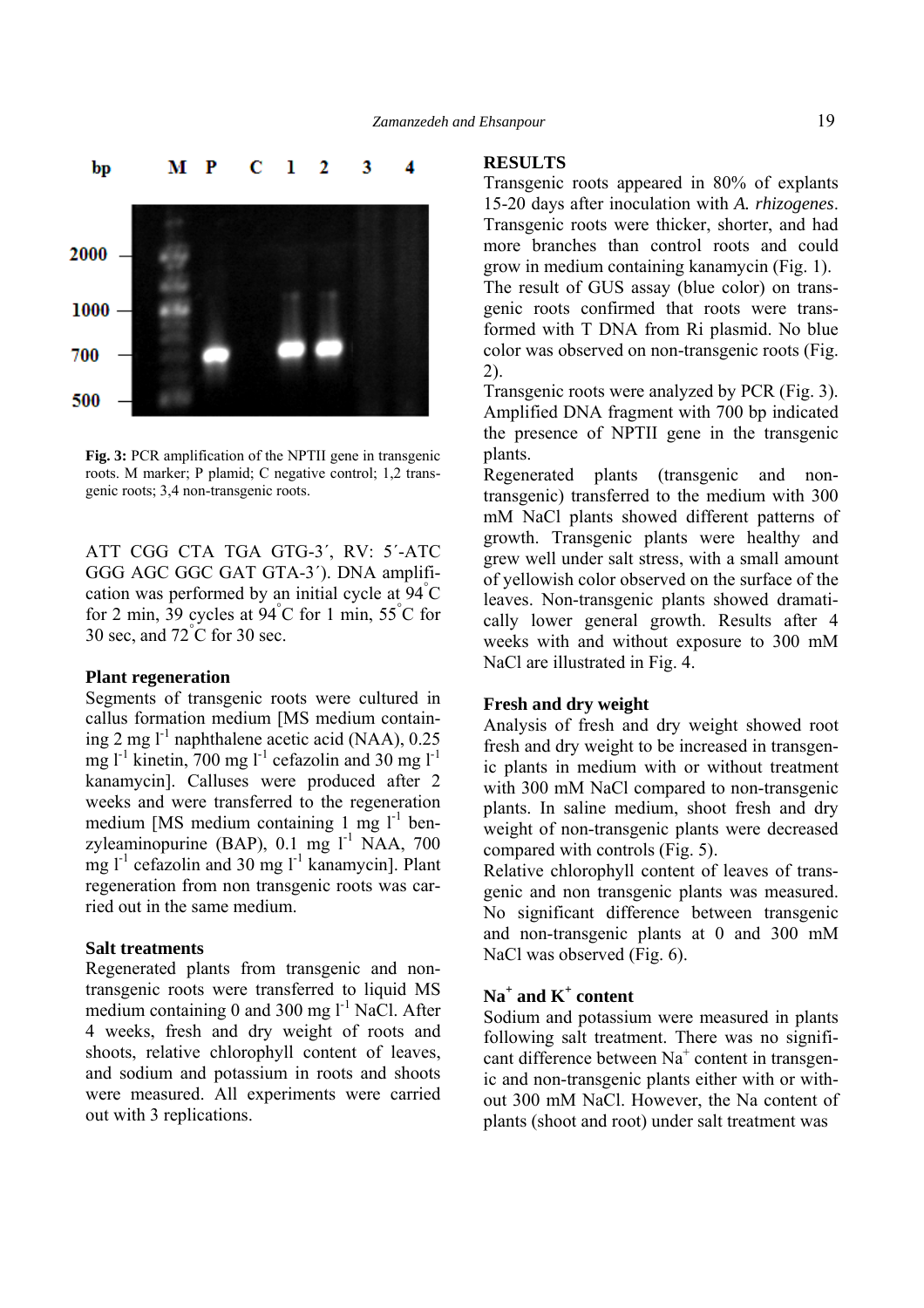

**Fig. 4.** Growth pattern of (a) Transgenic plant in MS medium; (b) Non-transgenic plant in MS medium; (c) Transgenic plant in MS containing 300 mM NaCl; (d) Nontransgenic plant in MS containing 300 mM NaCl.

significantly higher than that of untreated plants (Figs 7 a, b). Potassium content of transgenic roots was significantly higher than nontransgenic, while there was no significant difference between K content of shoots in transgenic and non-transgenic roots. In contrast, the root and shoot K content of transgenic plants was significantly higher than that of non-transgenic plants. (Figs 7 c, d).

# **K+ /Na+ ratio**

The  $K^+/Na^+$  ratio in transgenic roots was significantly higher in comparison with non-transgenic roots while this ratio in shoots of transgenic plant showed no significant difference. The ratio of  $K^+/Na^+$  in transgenic plants treated with 300 mM was very low, with a significant difference between transgenic and non-transgenic shoots (Figs 8 a, b).

## **DISCUSSION**

*Agrobacterium rhizogene* is a soil organism inducing hairy root formation. The observed morphogenic effects in plants with infection have been attributed to the transfer of part of a large plasmid, known as the root-inducing (Ri) plasmid, containing the auxin production gene (AUX gene). The symptoms observed with *A. rhizogenes* infection are due to mostly from auxin effects (Angrish et al., 1997). Similar to our findings, production of transformed root has been reported in *Rubia tinctorum* for condensed anthraquinone biosynthesis (Gülhan Ercan et al., 1999). A number of other plant species have also been transformed with *A. rhizogenes* (Arturi et al., 2009). In our study, whether or not transformed hairy roots produce more or different alkaloid (such as nicotine) substances was not clear.

Under salt stress plant hormones (i.e. free cytokinin) may be decreased (Ahmed et al., 1998; Irfan *et al*., 2005), or salt stress may be associated with an increase of plant hormones such as Abscisic acid (ABA) (Bohnert and Thomas, 1993). However, in the present study, hairy roots increased auxin levels in the cells (unpublished data), and, consequently, it is possible that increased salt tolerance in transgenic tobacco plant might be related to auxin functions.

The morphology of transgenic plants regenerated from transformed roots was altered in comparison to the non-transgenic plants. In transgenic plants roots were thicker, shorter, and more branched than were control roots. Leaves were also smaller, and growth was slower than in non-transgenic plants. The morphological alterations may have been affected by auxin produced from transgenic roots. It has been reported that, in the wild type of *A. rhizogenes*, the *rol*B gene is one of the genes transferred to the host in the infection process considered to be responsible for rooting and some morphological variations (Domingos et al., 2003). On the other hand, a higher degree of root formation can cause more cytokinin biosynthesis, and higher cytokinin concentrations induce thicker roots. This is in accordance with Bohnert and Thomas (1993) who reported that the morphology of root grown with increased cytokinin was different from untreated roots.

Root fresh and dry weight was increased in transgenic plants under saline conditions, while fresh and dry weight of non-transgenic plants was decreased. This is in accordance with Bano et al. (2009), who reported that wheat plants exposed to 150 mM NaCl with ABA, benzyladenine (BA), or cycocel (CCC) showed increased root and shoot weight.

Sodium content of roots was increased with 300 mM NaCl in transgenic and non transgenic plants. In agreement to our findings, Bano et al. (2009) found increasing levels of NaCl to significantly increase Na<sup>+</sup> concentration in the wheat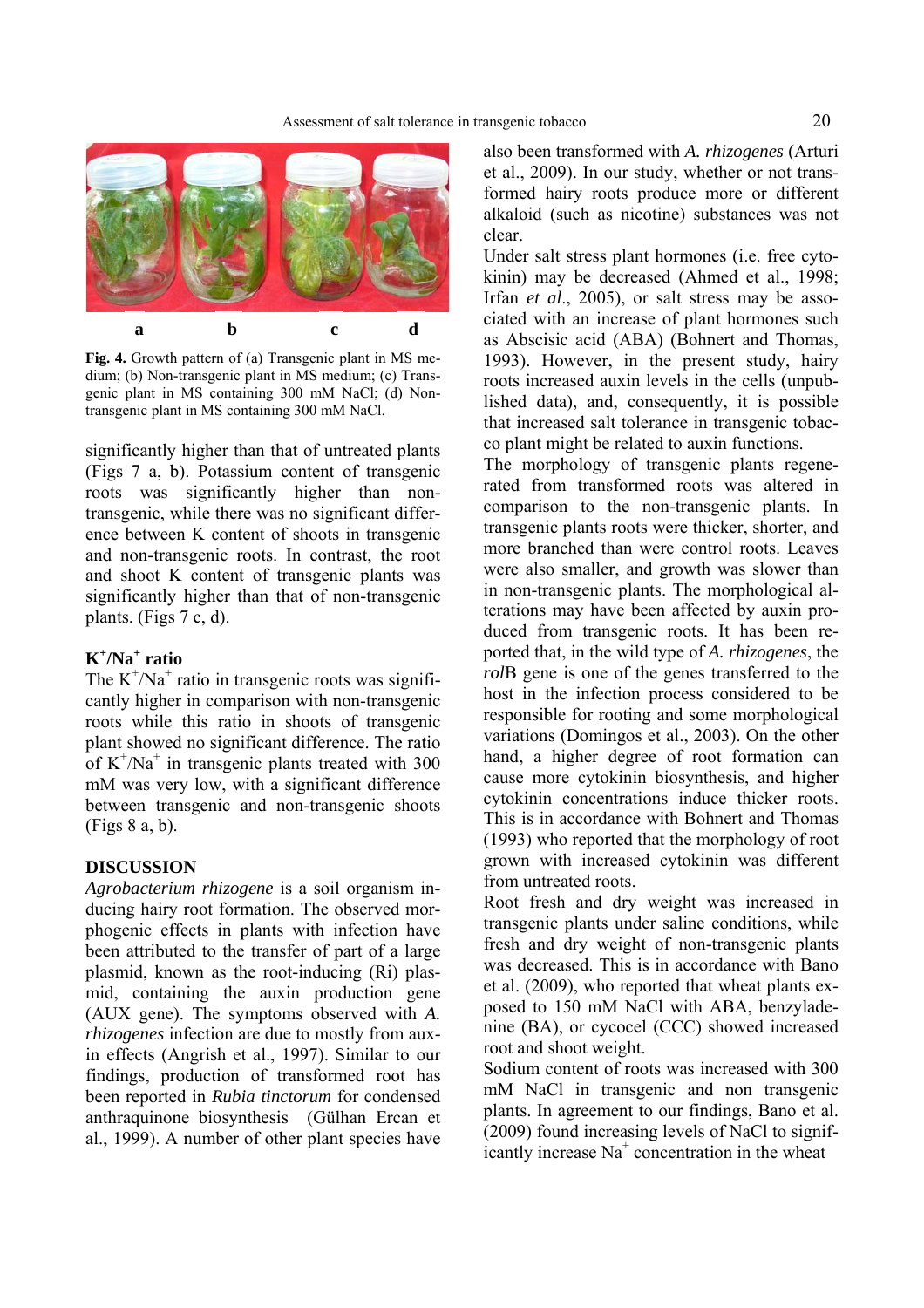

**Fig. 5.** (a) root fresh weight, (b) shoot fresh weight, (c) root dry weight, (d) shoot dry weight. C non-trangenic plant without salt; T transgenic plants without salt; CS non-transgenic plants in 300 mM NaCl; TS transgenic plants in 300 mM NaCl. Data are means ± SD.



**Fig. 6.** Relative chlorophyll content in plants. C, non-transgenic plant without salt; T, transgenic plant without salt; CS, non-transgenic plant in 300 mM salt; TS, transgenic plant in 300 mM salt. Data are means ± SD, common letters are not significant ( $\dot{P}$  < 0.05).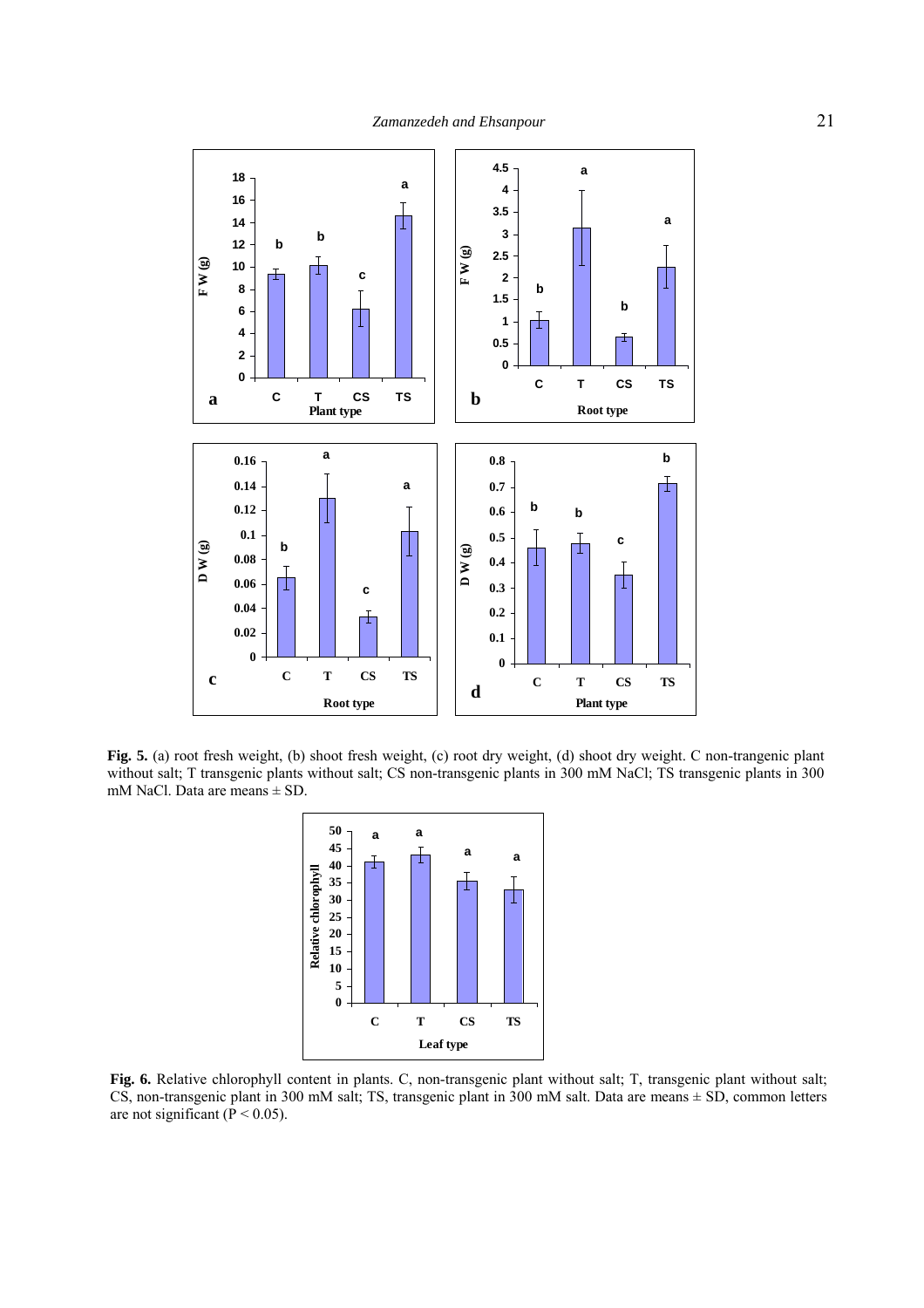

**Fig.7.** (a) Na<sup>+</sup> in root, (b) Na<sup>+</sup> in shoot, (c) K<sup>+</sup> in root, (d) K<sup>+</sup> in shoot. C, non-transgenic plant without salt; T, transgenic plants without salt; CS, non-transgenic plant in 300 mM NaCl; TS, transgenic plant in 300 mM NaCl. Results are means  $\pm$  SD, common letters are not significant (P < 0.05).

cultivars tested. However, when wheat cultivars were treated with ABA, BA, or CCC, the  $Na<sup>+</sup>$ level was decreased dramatically.

The presence of NaCl decreased potassium in roots and shoots. It is generally accepted that competition exists between Na<sup>+</sup> and  $K^+$  leading to a reduced level of internal  $K^+$  with high external NaCl concentration (Altunlu et al., 2007). Potassium content was increased in transgenic roots in medium both with and without 300 mM NaCl. Results showed that 300 mM NaCl induced a significant decrease in  $K^+$  uptake, while T-DNA containing AUX gene expression and auxin production in transgenic plants increased  $K<sup>+</sup>$  uptake. It has been documented that K is a compatible solute for plant cells, and increasing levels of K influx will improve salt tolerance of the plant cells (Aghaei et al., 2009). However, in the present study, tobacco as a glycophyte plant

did not significantly increase the level of K inside the cell. When the ratio of K/Na content measured the  $K^{+}/Na^{+}$  ratio was decreased in roots under saline conditions. The  $K^{+}/Na^{+}$  ratio was decreased in shoots in 300 mM NaCl and increased in transgenic shoots with 300 mM NaCl (Fig. 8). The relatively high level of  $K^+$ /Na<sup>+</sup> in transgenic plants might be interpreted as the result of transformation of the AUX gene and expression of auxin in the cell. This is in accordance with Bano et al. (2009) who reported that  $K^+/Na^+$  ratio decreased with salt stress and was increased by ABA, BA, or CCC in wheat plants.

#### **Acknowledgments**

The authors thank all members of the Graduate Council of the University of Isfahan for their support.